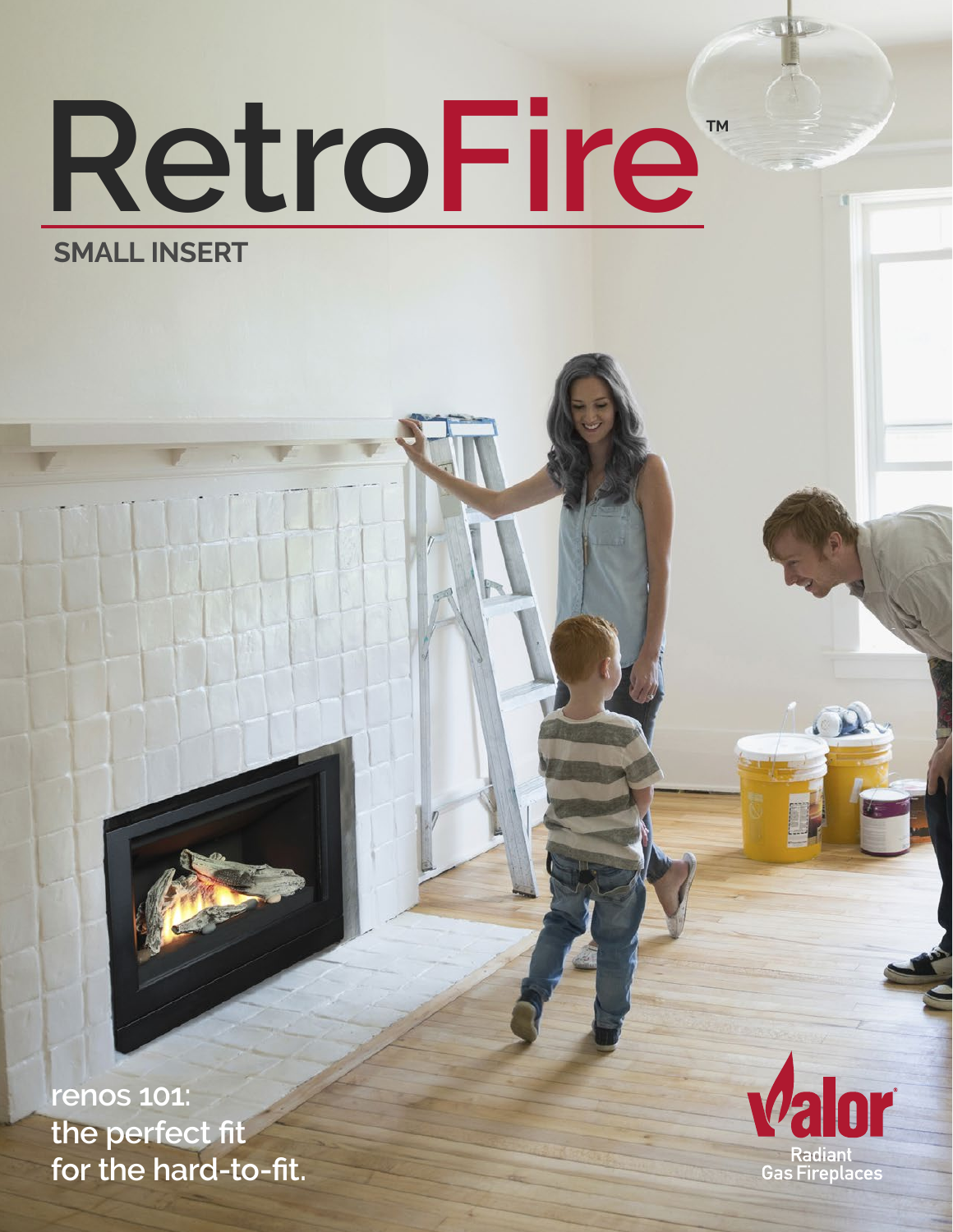### **What is the RetroFire**"?

**The RetroFire is a radiant heat gas fireplace insert with a unique size and shape that fits into more existing fireplaces than any other. RetroFire is the fireplace that fits.**

### **Is the RetroFire right for you?**

**RetroFire is essentially a high efficiency gas log set, built for your safety and performance. You'll notice the difference in radiant warmth, efficiency and air quality, and you'll feel more comfortable.** 



**Enjoy your fireplace again.** Refresh your old woodburning masonry fireplace without entering into a costly renovation.



**Out with the old - not quite!** The **RetroFire** means you can preserve architectural details that you prefer to keep, such as masonry or stone.



**Fits where others can't.** Small, yet powerful, **RetroFire** fits into small or uniquely shaped openings like arches and boathouse design—with its modest size and accommodating shape.

#### **Nothing to vent about.**

No other fireplace insert has the flexibility of **RetroFire**. With three different vent options, **RetroFire** makes it easier than ever to fit into small chimneys.

Your authorized Valor dealer will be able to offer you exactly what you need to make your **RetroFire** come to life.

Find out more at **or speak to your dealer.**



**Traditional Logs Driftwood** 



### **Get fired up!**

**RetroFire** firebed has been tried and tested across the Valor line so you can enjoy a sure-fire flame and the comfort of radiant heat every time you turn the fire on.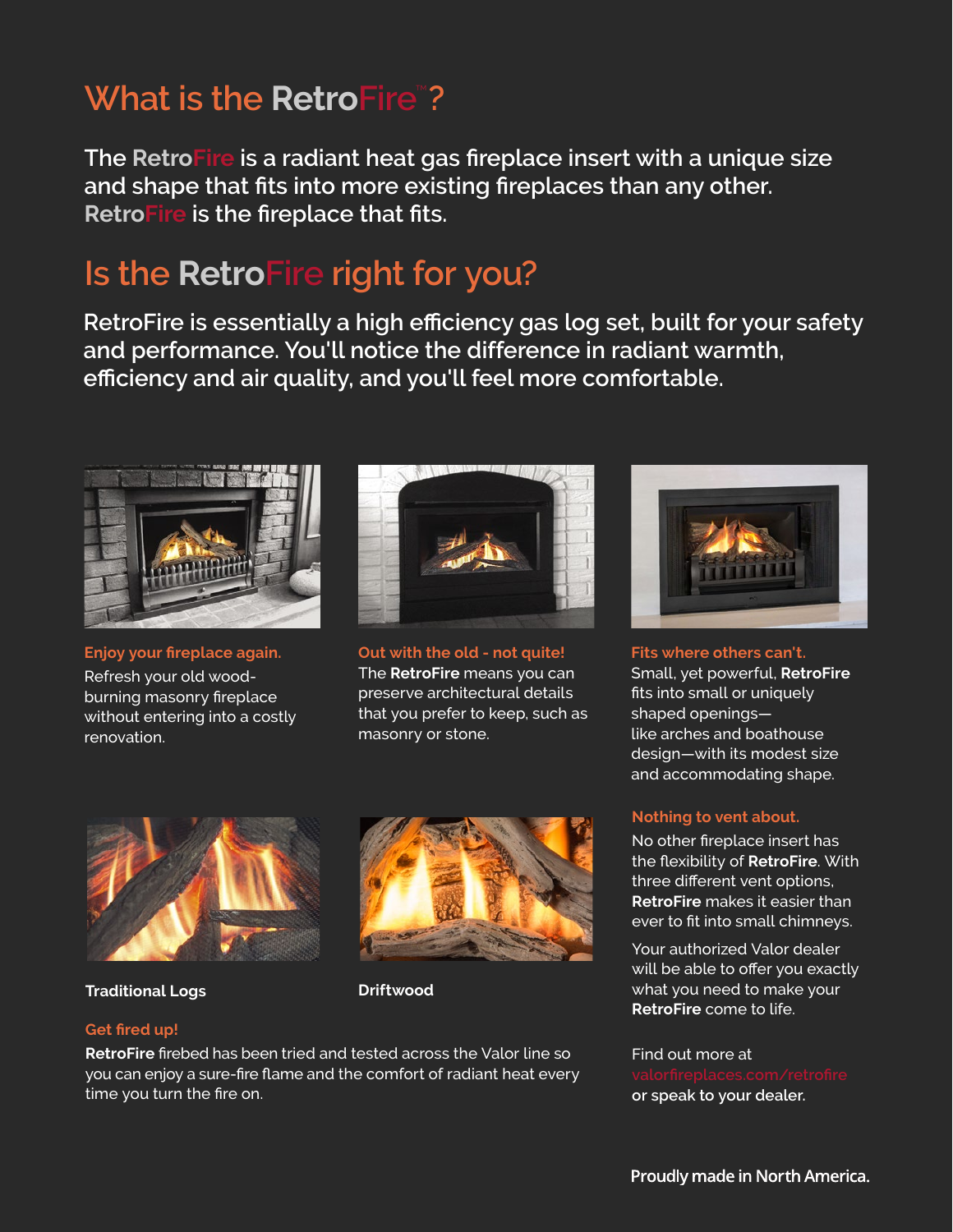# **Choose your logs:**

#### { **Driftwood New**



**MF28DWK MF28LSK**

{ **Traditional Log Improved**



### **Customize with optional frets:**

**Choose this standard look** 

**for a clean finish.**



{ **Ventana Black fret** { **Contemporary Vintage Iron fret** { **Traditonal Black fret**



1225VFB RA24CV RA24TB



### **Your dealer can help you select venting:**



Natural Gas RF24JDN-CA Propane RF24JDP-CA

{ **Colinear New with AutoFire 2x3" Flex vent**



Natural Gas RF24JDN–CL Propane RF24JDP–CL